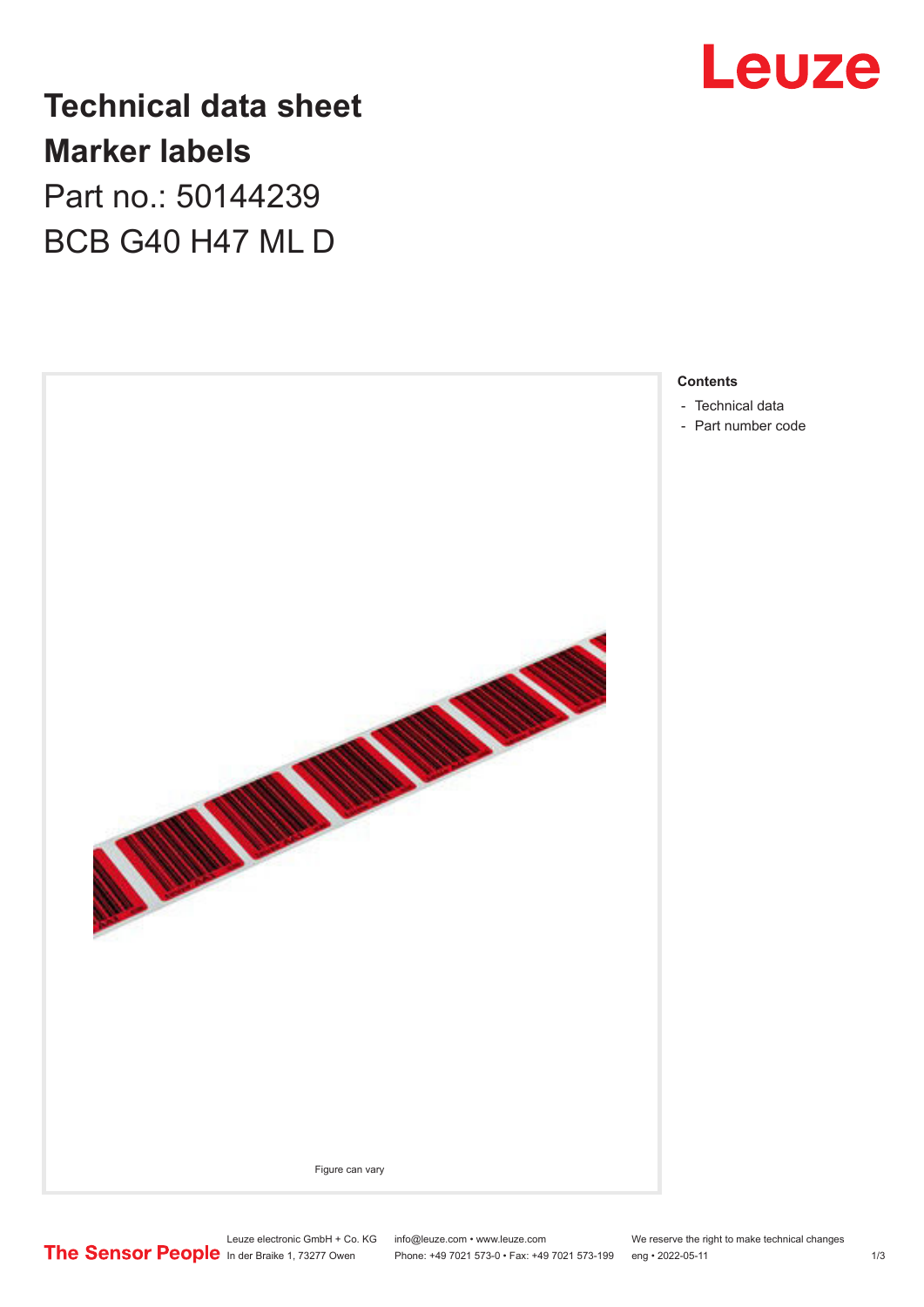## <span id="page-1-0"></span>**Technical data**

# Leuze

### **Mechanical data**

| Dimension (H x L)                           | 47 mm x 40 mm             |
|---------------------------------------------|---------------------------|
| <b>Grid dimension</b>                       | 40 mm                     |
| Encoding                                    | DD <sub>1</sub>           |
| <b>Mechanical properties</b>                | Moisture resistant        |
|                                             | Partly chemical resistant |
|                                             | Scratch resistant         |
|                                             | UV resistant              |
|                                             | Wipe resistant            |
| <b>Adhesive</b>                             | Acrylate adhesive         |
| <b>Strength of adhesive</b>                 | $0.1$ mm                  |
| <b>Manufacturing process</b>                | Filmsetting               |
| Chemical resistance (at 23 °C over 24<br>h) | Diesel oil                |
|                                             | Heptane                   |
|                                             | Transformer oil           |
|                                             | White spirit              |
| Curing                                      | 72 h                      |
|                                             |                           |
| <b>Environmental data</b>                   |                           |
| Ambient temperature, operation              | $-40$ 120 °C              |
| <b>Processing temperature</b>               | 045 °C                    |
| Recommended processing tempera-<br>ture     | 1025 °C                   |

Salt spray fog (150 h/5 %)

UV light

Free of grease Smooth

Dry

|  | <b>Classification</b> |  |
|--|-----------------------|--|
|  |                       |  |
|  |                       |  |

| <b>Customs tariff number</b> | 48211010 |
|------------------------------|----------|
| <b>ECLASS 5.1.4</b>          | 27280190 |
| <b>ECLASS 8.0</b>            | 27280190 |
| <b>ECLASS 9.0</b>            | 27280192 |
| ECLASS 10.0                  | 27280192 |
| ECLASS 11.0                  | 27280192 |
| ECLASS 12.0                  | 27280192 |
| <b>ETIM 5.0</b>              | EC002498 |
| <b>ETIM 6.0</b>              | EC003015 |
| <b>ETIM 7.0</b>              | EC003015 |

## **Part number code**

#### **BCB Bar code tape** Part designation: **BCB AAA BBB CCCC DDDD E**

**Resistance** Humidity

**Temperature resistance**  $-40$  ... 120 °C **Property of base** Clean

| DUD         | <b>Dar code tape</b>                                                                                                                                                                                                                                                                                              |
|-------------|-------------------------------------------------------------------------------------------------------------------------------------------------------------------------------------------------------------------------------------------------------------------------------------------------------------------|
| <b>BCB</b>  | <b>Series</b><br>BCB: Bar code tape                                                                                                                                                                                                                                                                               |
| <b>AAA</b>  | Grid / grid dimension<br>G30: 30 mm<br>G40: 40 mm                                                                                                                                                                                                                                                                 |
| <b>BBB</b>  | Tape height / special height<br>H25: height 25 mm<br>H47: height 47 mm<br>SH1: special height, individually between 20 - 32 mm<br>SH2: special height, individually between 33 - 47 mm<br>SH3: special height, individually between 48 - 70 mm<br>SH4: special height, individually between 71 - 140 mm           |
| <b>CCCC</b> | Tape length / special length<br>Lxxx: tape length in mm<br>SL: Special length                                                                                                                                                                                                                                     |
| <b>DDDD</b> | <b>Options</b><br>TWIN: two identical printed tapes<br>MVS: Measurement Value Switch (color red)<br>MV0: Measurement Value Zero (color yellow)<br>ML: Marker label<br>RW: Reverse Winding (changed winding direction, the smallest position value is inside on the wrapping core)<br>RK: Repair Kit (repair tape) |